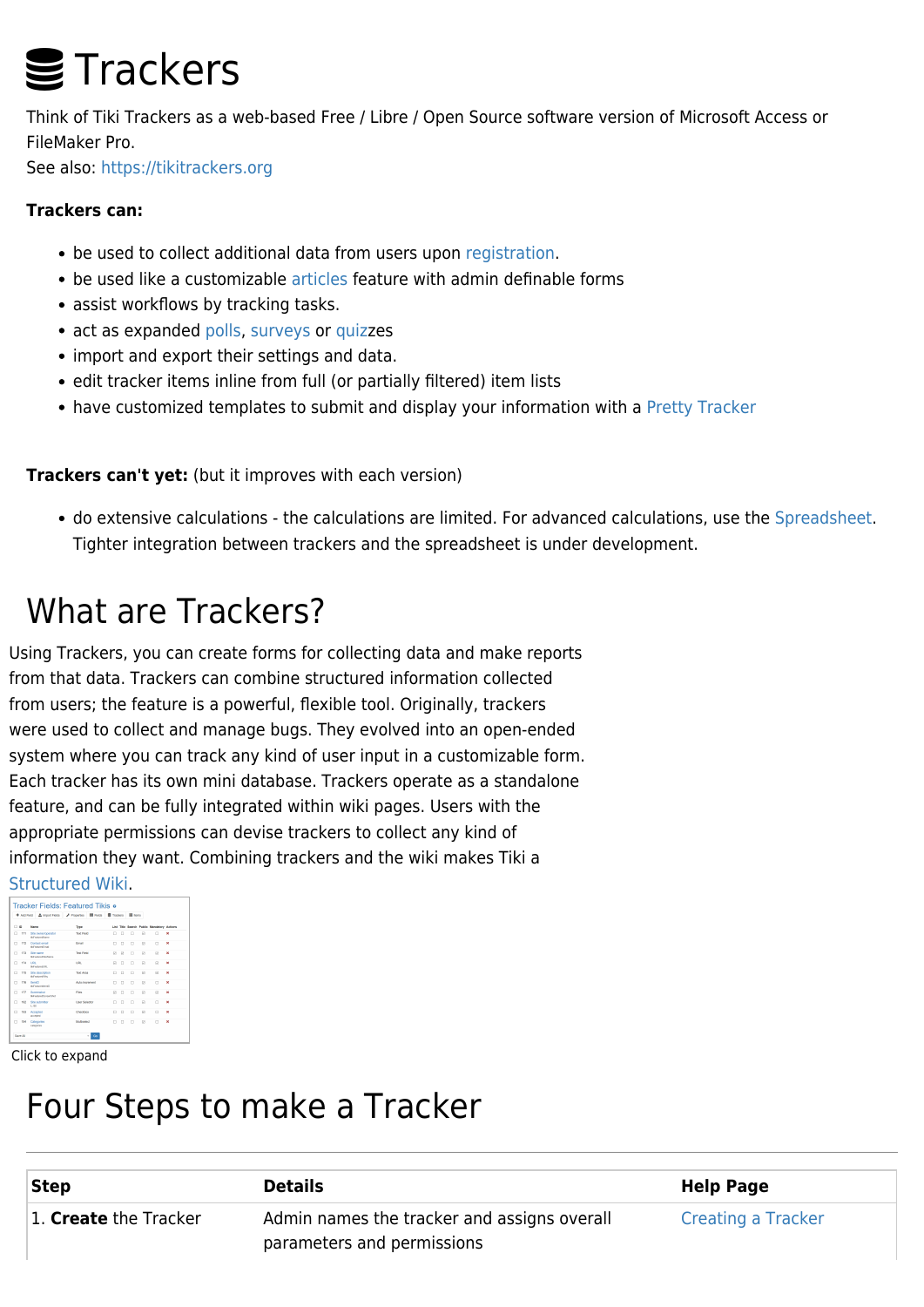|                                        | 2. Add Fields to the Tracker Admin defines the columns and type of information<br>collected | Adding fields to a tracker             |
|----------------------------------------|---------------------------------------------------------------------------------------------|----------------------------------------|
| 3. Submit Items to the<br>tracker      | Users fill out the forms to create <i>items</i> in the tracker Adding items to a tracker    |                                        |
| 4. View or List the results            | Use tracker plugins to view a customized tracker<br>output in a page                        | <b>Viewing Tracker Results</b>         |
| 5. Assign Trackers to<br><b>Groups</b> | optional - trackers can also be used upon<br>registration.                                  | <b>Assigning Trackers to</b><br>groups |

### What can Trackers be used for?

Trackers can recreate online any kind of table or spreadsheet, not including the fancy formatting or calculations.

- support tickets
- contact managers
- feature requests
- purchase orders
- bug reports
- feedback reports
- news submissions
- project management
- application forms

#### **Next Page . . .**

- [Creating a Tracker](https://doc.tiki.org/Creating-a-Tracker)
- [Adding Fields to a Tracker](https://doc.tiki.org/Adding-fields-to-a-tracker)
- [Adding Items to a Tracker](https://doc.tiki.org/Adding-items-to-a-tracker)

### Demos of Trackers used for production

- Visit <http://tiki.org/Trackers>to see a list of some Tiki sites (as examples) using them at production level.
- You can import the [tracker definition used for dev.tiki.org](http://dev.tiki.org/DevTrackerStructure)

### Related links

- [Export trackers](https://doc.tiki.org/Export-trackers)
- [User Tracker](https://doc.tiki.org/User-Tracker)
- [Tracker Inline edit](https://doc.tiki.org/Tracker-Inline-edit)
- [Tracker Synchronization](https://doc.tiki.org/Tracker-Synchronization)
- **[Tracker Events](https://doc.tiki.org/Tracker-Events)**
- [Tracker Tabular](https://doc.tiki.org/Tracker-Tabular)
- [http://en.wikipedia.org/wiki/Structured\\_wiki](http://en.wikipedia.org/wiki/Structured_wiki)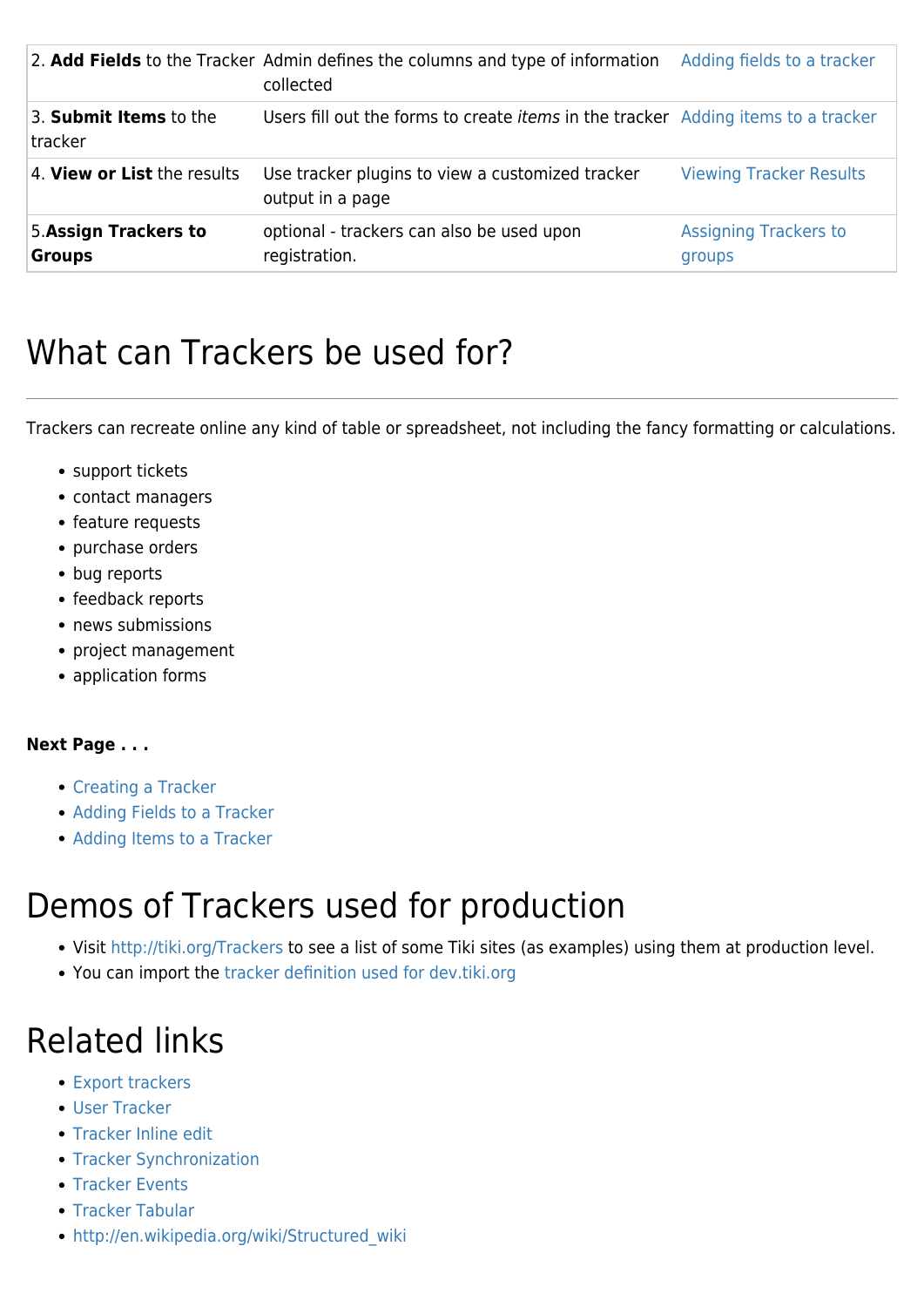#### Tracker Plugins:

- 1. [PluginTracker](https://doc.tiki.org/PluginTracker) : Create a form in a wiki page (to populate a tracker)
- 2. [PluginTrackerFilter](https://doc.tiki.org/PluginTrackerFilter) : Display a dynamic report in a wiki page (from the data in a tracker)
- 3. [PluginTrackerItemField](https://doc.tiki.org/PluginTrackerItemField) : This plugin allows you to display or to test the value of a field of a tracker item.
- 4. [PluginTrackerList](https://doc.tiki.org/PluginTrackerList) : Display a report in a wiki page (from the data in a tracker)
- 5. [PluginTrackerPrefill](https://doc.tiki.org/PluginTrackerPrefill)
- 6. [PluginTrackerStat](https://doc.tiki.org/PluginTrackerStat) : Display some statistics about a tracker.
- 7. [PluginTrackerTimeline](https://doc.tiki.org/PluginTrackerTimeline): Displays tracker items in a dyanmic timeline widget
- 8. [PluginTrackerCalendar](https://doc.tiki.org/PluginTrackerCalendar): Displays tracker items in a dynamic calendar widget
- 9. [PluginPrettyTrackerViews](https://doc.tiki.org/PluginPrettyTrackerViews)
- 10. [PluginTracker Advanced](https://doc.tiki.org/PluginTracker-Advanced)
- 11. [PluginList](https://doc.tiki.org/PluginList) and [PluginCustomSearch](https://doc.tiki.org/PluginCustomSearch) which work with any data in Tiki, including trackers.
- 12. [Reports](https://doc.tiki.org/Reports) (which also works for trackers)
- 13. [PluginTrackerQueryTemplate](https://doc.tiki.org/PluginTrackerQueryTemplate) A new simplified way of building complex tracker templates made easy
- 14. [PluginPivotTable](https://doc.tiki.org/PluginPivotTable)

#### Profiles

#### Profiles making use of trackers

- [http://profiles.tiki.org/Bug\\_Tracker](http://profiles.tiki.org/Bug_Tracker)
- [http://profiles.tiki.org/Bug\\_Tracker\\_15](http://profiles.tiki.org/Bug_Tracker_15)
- [http://profiles.tiki.org/Dynamic\\_items\\_list](http://profiles.tiki.org/Dynamic_items_list)
- [http://profiles.tiki.org/Tracker\\_as\\_Calendar\\_12](http://profiles.tiki.org/Tracker_as_Calendar_12)
- [http://profiles.tiki.org/Voting\\_System](http://profiles.tiki.org/Voting_System)
- [http://profiles.tiki.org/Collaborative\\_Community\\_12x](http://profiles.tiki.org/Collaborative_Community_12x)
- [http://profiles.tiki.org/Time\\_Sheet](http://profiles.tiki.org/Time_Sheet)
- <http://profiles.tiki.org/CartoGraf>
- [http://profiles.tiki.org/r\\_rest](http://profiles.tiki.org/r_rest)
- <http://profiles.tiki.org/Execute+on+List>
- [http://profiles.tiki.org/Work\\_Custom\\_Pricing](http://profiles.tiki.org/Work_Custom_Pricing)
- [http://profiles.tiki.org/GeoCMS\\_Maps](http://profiles.tiki.org/GeoCMS_Maps)

#### Alias

- [Tracker](https://doc.tiki.org/Tracker)
- [Form](https://doc.tiki.org/Form)
- [Forms](https://doc.tiki.org/Forms)
- [Form Generator](https://doc.tiki.org/Form-Generator)
- Ouestionnaire
- [Questionnaires](https://doc.tiki.org/Questionnaires)
- [Database](https://doc.tiki.org/Database)
- [Database creator](https://doc.tiki.org/Database-creator)
- [Base](https://doc.tiki.org/Base)
- [CRUD](https://doc.tiki.org/CRUD) [Create, read, update and delete \(CRUD\)](http://en.wikipedia.org/wiki/Create,_read,_update_and_delete) is done with Trackers.